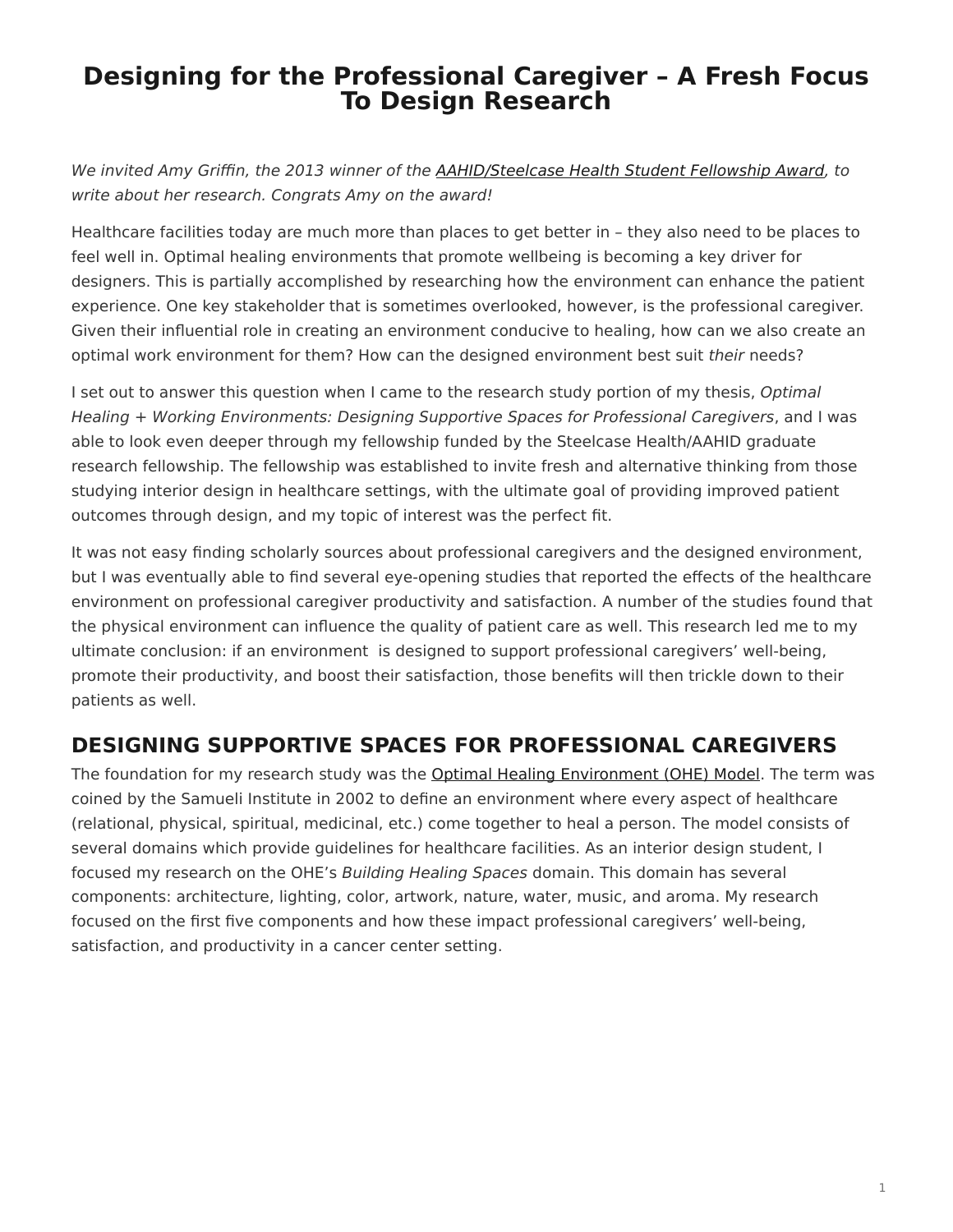The research process began with 16 hours of observation in which I sat in key areas of the cancer center (the CT area, several nurses stations, the medical oncology clinic, the radiation oncology clinic, the chemotherapy infusion suite, and a staff break-room) and noted professional caregiver behavior and how their work environment affected their routine. I then conducted individual interviews with the cancer center administrator, four nurses, and one counselor. The observations and interviews revealed several key design considerations:

- Professional caregivers should be located close in proximity to their colleagues for easy communication, but have adequate space to do their own work.
- Professional caregiver work stations and patient care areas should provide adequate storage for supplies and supply stock should be close at hand.
- Professional caregiver work stations should be located in close proximity to patient care areas as to avoid constantly walking long distances.
- Professional caregivers appreciate color in their work spaces and natural artwork.
- Professional caregivers desire control over lighting
- Professional caregivers desire a place of respite with privacy from patients to relax for breaks (which usually just consists of their 30 minute lunch, if they're lucky).

In a nut shell, this study highlights the powerful opportunity designers have to create environments that enhance the well-being of patients, visitors, and professional caregivers. Some design teams are stepping ahead of the curve and inviting nurses and other professional caregivers to be a part of the design process. It is the professional caregivers' expertise that helps assure the environment is comfortable for patients, accommodating for visitors, and efficient for professional caregivers. By meeting the needs of all users, designers can truly create a healing environment.

A special thank you to Steelcase Health and to AAHID for supporting this research and for allowing me the opportunity to share the findings.

For further information on how to apply for the fellowship, please visit the [AAHID website.](https://aahid.org/) Amy Griffin's findings will be presented on Monday November 18 at 3:05pm at [Healthcare Design Conference 2013](http://www.healthcaredesignmagazine.com/conference/healthcare-design-conference). Steelcase Health will also be exhibiting at the Conference in booth # 1201.

| +About Steelcase |
|------------------|
| +Customer Care   |
| +Legal Notices   |
| +Connect With Us |
| +Contact Us      |